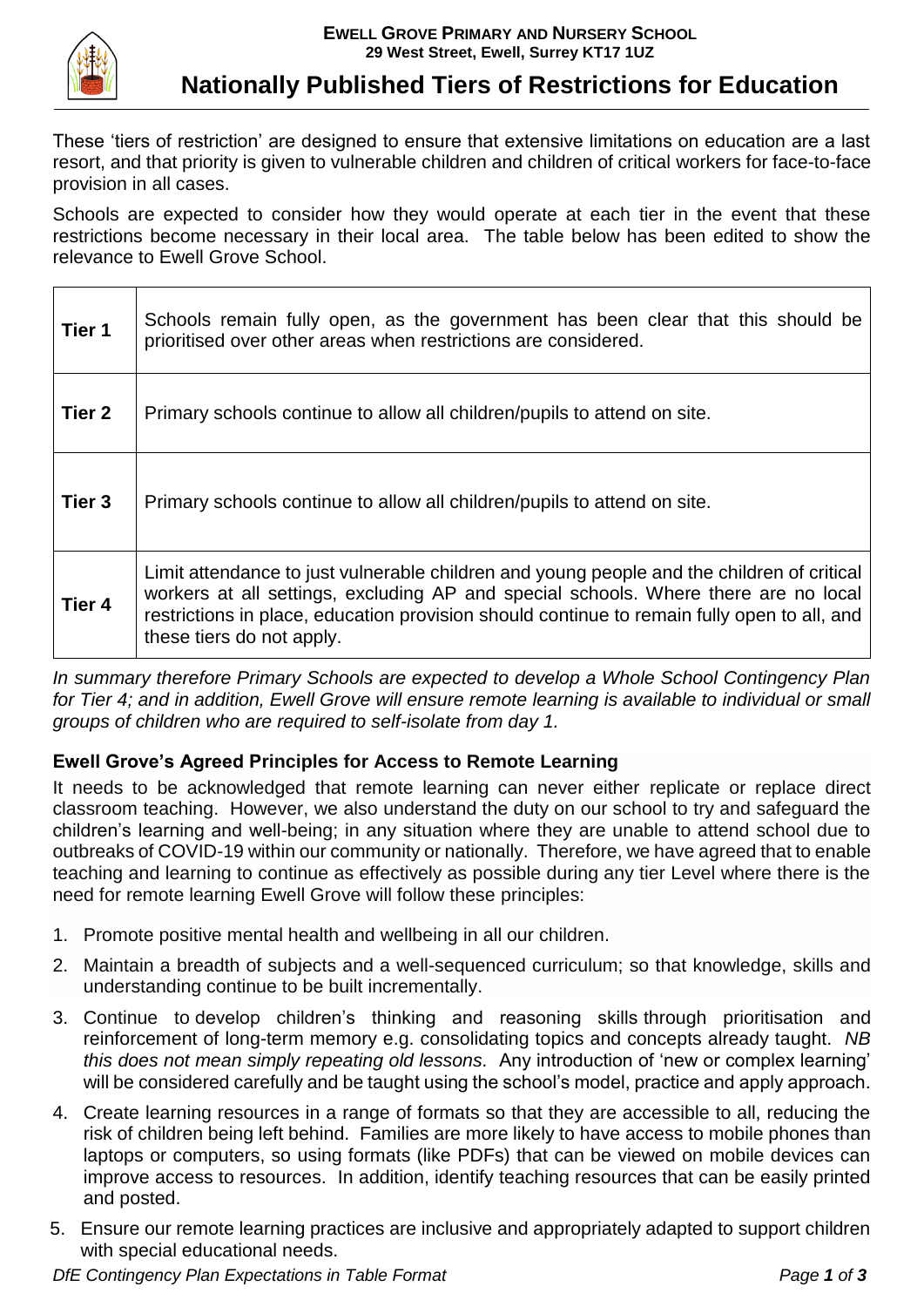- 6. Identify any families and staff who may need additional help to become familiar with and make the best use of technology and tools. Not all teachers, parents and children will have the same levels of confidence or access to the technology needed to support remote education.
- 7. Provide different methods of explaining concepts or identify any likely misconceptions in advance. Teachers will have a good understanding of what effective teaching practice looks like in a classroom setting, but these same practices will often be more difficult to maintain when teaching remotely.
- 8. Build formative assessment and feedback into teaching approaches through a mixture of quizzes, digital tools and modelling of good answers. These will help teachers to understand how children are achieving.
- 9. Allow a variety of remote education practices, for example, consider when children will need more support from parents, what might lead to extended or excessive periods of screen time and maintaining engagement using a mix of activities.
- 10. Endeavour to maintain a level of independence in our remote learning offer, building in elements that supports the develop of intrinsic motivation; and is not over reliant on extrinsic motivation.
- 11. Promote positive family and Home/School Relationships endeavour to make our expectations realistic, especially with so many parents currently 'working from home'.

In developing these contingency plans schools are expected to:

| <b>Expectation Set</b><br>Out In DfE<br><b>Guidance For Full</b><br><b>Opening: Schools</b>                                                                                                                                        | <b>Summary of Ewell Grove's Planned Response</b><br>(In the event of our school being instructed to enact Tier 4)                                                                                                                                                                                                                                                                                                                                                                                                                                                                                                                                                                                                                                                                                                                                                                                                                                                                                                                                                                                                                                                                                                                                                                                                                                                                                                                                                                                                                                                                                                                                                                                                                                                                                                                                                                                                                                                                                                                      |
|------------------------------------------------------------------------------------------------------------------------------------------------------------------------------------------------------------------------------------|----------------------------------------------------------------------------------------------------------------------------------------------------------------------------------------------------------------------------------------------------------------------------------------------------------------------------------------------------------------------------------------------------------------------------------------------------------------------------------------------------------------------------------------------------------------------------------------------------------------------------------------------------------------------------------------------------------------------------------------------------------------------------------------------------------------------------------------------------------------------------------------------------------------------------------------------------------------------------------------------------------------------------------------------------------------------------------------------------------------------------------------------------------------------------------------------------------------------------------------------------------------------------------------------------------------------------------------------------------------------------------------------------------------------------------------------------------------------------------------------------------------------------------------------------------------------------------------------------------------------------------------------------------------------------------------------------------------------------------------------------------------------------------------------------------------------------------------------------------------------------------------------------------------------------------------------------------------------------------------------------------------------------------------|
| curriculum<br><b>Use</b><br>a<br>that<br>sequence<br>allows<br>to<br>access<br>high-quality<br>online<br>offline<br>and<br>resources<br>and<br>teaching videos and<br>that is linked to the<br>school's curriculum<br>expectations | Ewell Grove will continue to base their remote learning offer using our<br>published Whole School Curriculum Map which covers all curriculum<br>areas; maintaining breadth in children's learning is a key priority.<br>Ewell Grove's Curriculum Map ensure all our children receive a planned<br>$\bullet$<br>and well-sequenced curriculum that builds knowledge and skills<br>incrementally. Further information is provided on our website each half<br>term so that families are clear about what we intend to be taught and<br>practised within each subject.<br>Each Year Group will publish their 'weekly plan' and a suggested<br>timetable to ensure any individual or small groups of children who are<br>self-isolating are fully informed about the learning activities happening<br>in school and provided with the resources they need to compete them<br>at home and in cases of Tier 4 can be adapted to implement remote<br>learning rapidly.<br>• SLT will monitor to ensure the assignments set remain meaningful and<br>ambitious.<br>• Staff will be available for daily contact with children via Wonde & Google<br>Classroom and to monitor engagement.<br>Children will be expected to complete the learning set by their teacher<br>$\bullet$<br>each day and upload learning as requested by the teacher.<br>A minimum expectation for learning activities will be set for core<br>Subjects each day or across the week in the case of specific foundation<br>subjects Engagement levels will be monitored by staff and phone calls<br>will be used to contact families where engagement levels are low.<br>In addition to our internally provided plan and resources, signposting to<br>$\bullet$<br>other high quality external resources e.g. White Rose Maths, National<br>Oak Academy will be used to supplement what we offer families.<br>Ewell Grove's Strategic Leadership Team (SLT) will monitor the quality<br>of provision, resources and compliance with other policies e.g.<br>safeguarding. |